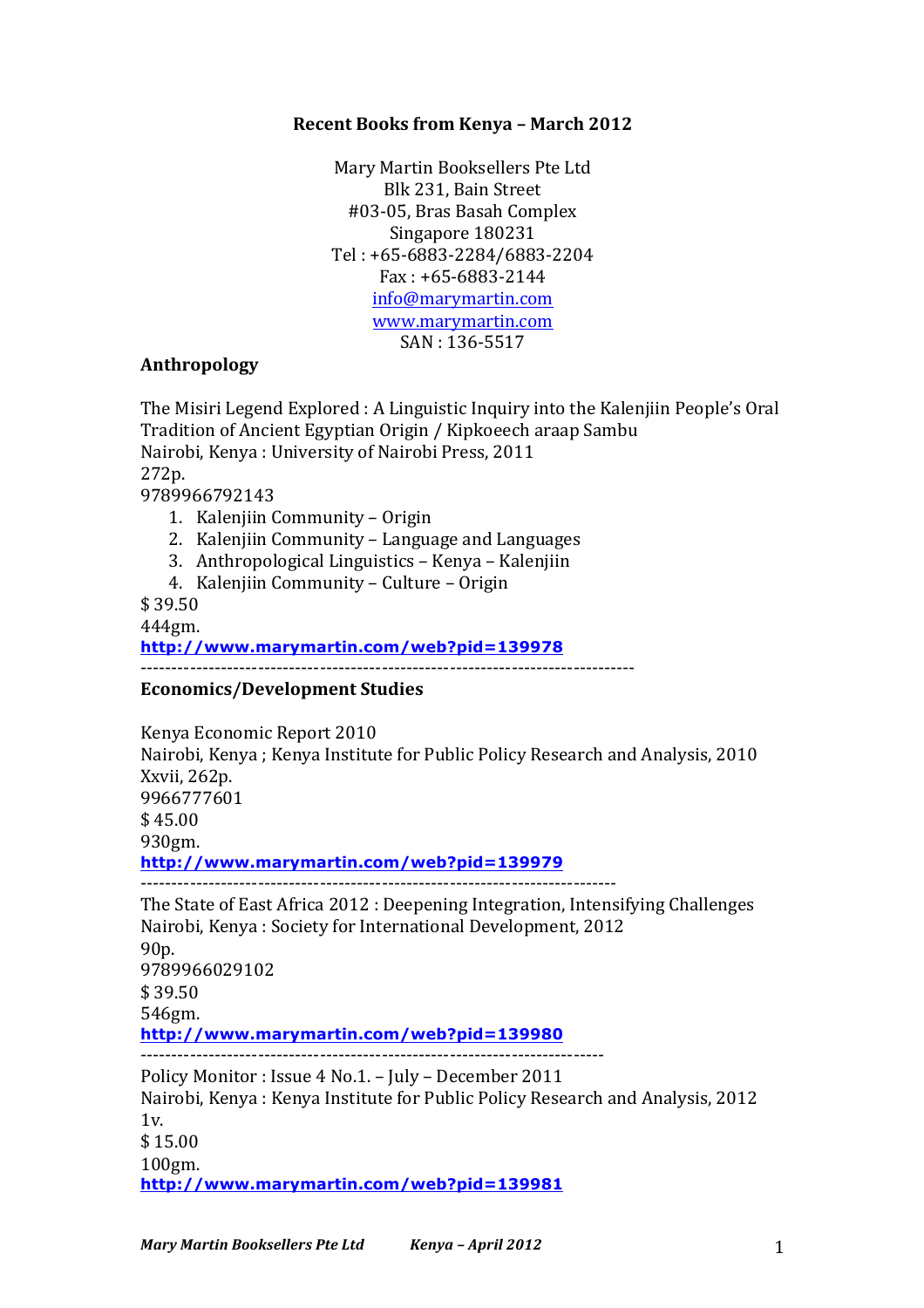---------------------------------------------------------------------------- Kenya's Vision 2030 : An Audit from an Income and Gender Inequalities Perspective Nairobi, Kenya : Society for International Development, 2010 Xvii, 140p. 9966702695 \$ 22.00 448gm. **http://www.marymartin.com/web?pid=139982** ----------------------------------------------------------------------------

Critical Issues on Food Security in the Nile Basin Countries : An Interventionist Trans-Boundary Approach / Lydia K Ndirangu, John M. Omiti, Nicholas N. Waiyaki Nairobi, Kenya: Kenya Institute for Public Policy Research and Analysis, 2010 Vii, 68p. 9966777474 KIPPRA Working Paper No.17 2010  $$15.00$ 150gm. **http://www.marymartin.com/web?pid=139983** -----------------------------------------------------------------------------------

Determinants of Regional Disparity in Kenya / Jacob C. Ng'ang'a, Githinji Njenga Nairobi, Kenya: Kenya Institute for Public Policy Research and Analysis, 2010 V, 26p. 9966777644 KIPPRA Discussion Paper No. 114 \$ 15.00 72gm. **http://www.marymartin.com/web?pid=139984** -------------------------------------------------------------------------------- To Convert or Conserve the Yala Wetland : An Economic Valuation / Moses

Ikiara, Samuel Mwakubo, Owen Nyang'oro Nairobi, Kenya: Kenya Institute for Public Policy Research and Analysis, 2010 Vii, 55p. 9966777660 KIPPRA Discussion Paper No. 116 \$ 15.00 125gm. **http://www.marymartin.com/web?pid=139985** -------------------------------------------------------------------------------

The Economics of Land Control Boards in Kenya / Joseph Kieyah, Ann Gitonga Nairobi, Kenya: Kenya Institute for Public Policy Research and Analysis, 2010 V, 21p. 9966777652 KIPPRA Discussion Paper No. 115 \$ 15.00 68gm. **http://www.marymartin.com/web?pid=139986** ---------------------------------------------------------------------------------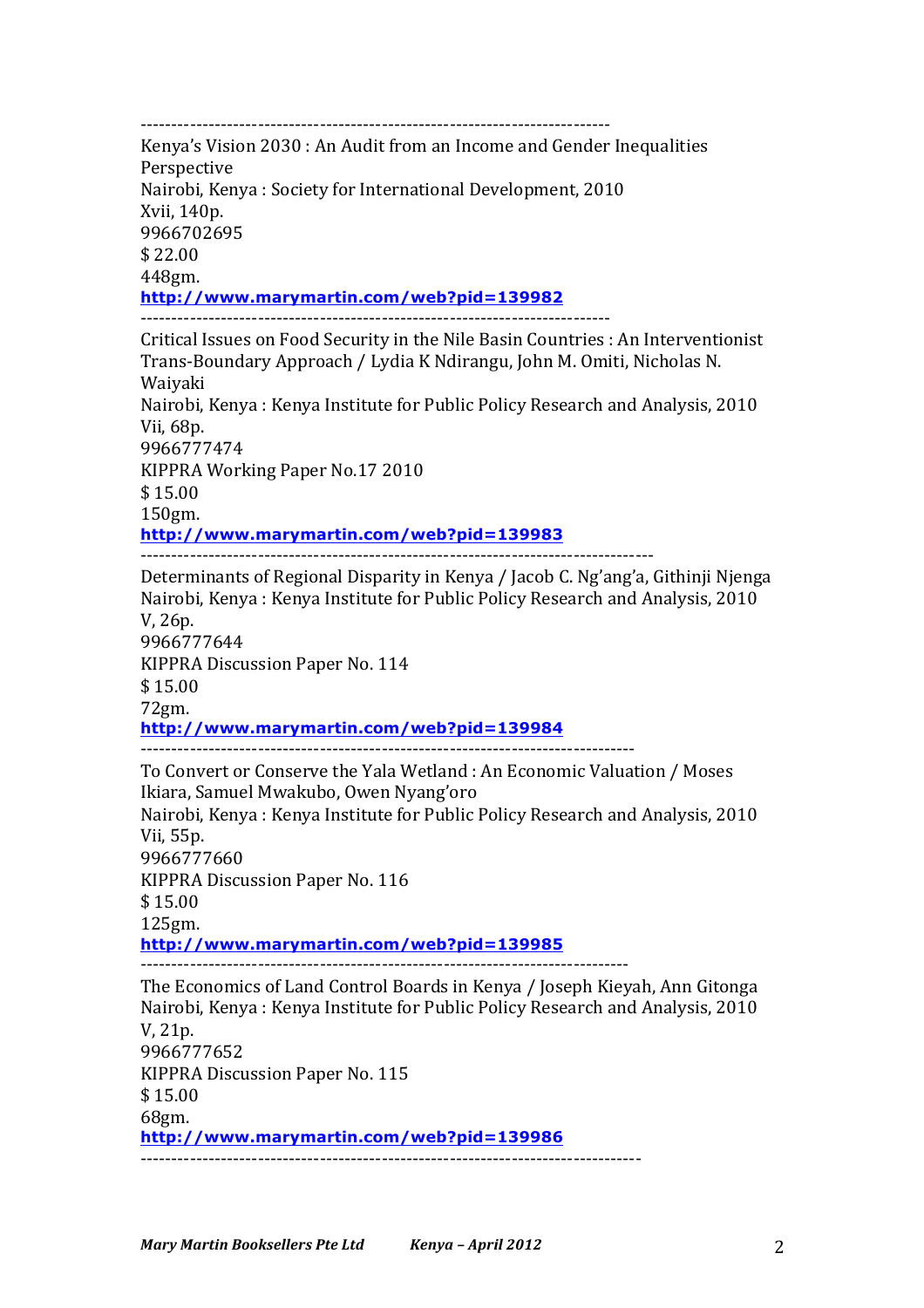Production Risk and Farm Technology Adoption in Rain-Fed Maize Production in Semi-Arid Lands of Kenya / Maurice Juma Ogada Nairobi, Kenya : Kenya Institute for Public Policy Research and Analysis, 2010 V, 30p. 9966777733 KIPPRA Discussion Paper No. 120  $$15.00$ 82gm. **http://www.marymartin.com/web?pid=139987** ----------------------------------------------------------------------------------

Effects of Land Titling on Poverty in Kenya / Joseph Kieyah, Robert Nyaga Nairobi, Kenya : Kenya Institute for Public Policy Research and Analysis, 2010 V, 33p. 9966777628 KIPPRA Discussion Paper No. 112 \$ 15.00 90gm. **http://www.marymartin.com/web?pid=139988** ----------------------------------------------------------------------------------

Should Kenya Revert to Price Controls? / Jacob Oduor, Moses Ikiara, Nahashon Mwongera et. Al. Nairobi: The Kenya Institute of Public Policy Research and Analysis, 2010 Ix, 62p. 996677761x KIPPRA Policy Paper No.4. \$ 15.00 208gm. **http://www.marymartin.com/web?pid=139989**  $-$ 

Applied Time Series Econometrics : A Practical Guide for Macroeconomic Researchers with a Focus on Africa / Alemayehu Geda, Njuguna Ndung'u, Daniel Zerfu Nairobi, Kenya: University of Nairobi Press, 2012 205p.

9789966792112

1. Time Series Analysis

2. Econometrics

\$ 35.00

366gm.

**http://www.marymartin.com/web?pid=139990**

------------------------------------------------------------------------------

East African Integration : Dynamics of Equity In Trade, Education, Media and Labour 2nd Edition Nairobi, Kenya: Society for International Development, 2011 Xxii, 215p. 9789966029102 \$ 30.00 362gm. **http://www.marymartin.com/web?pid=139991**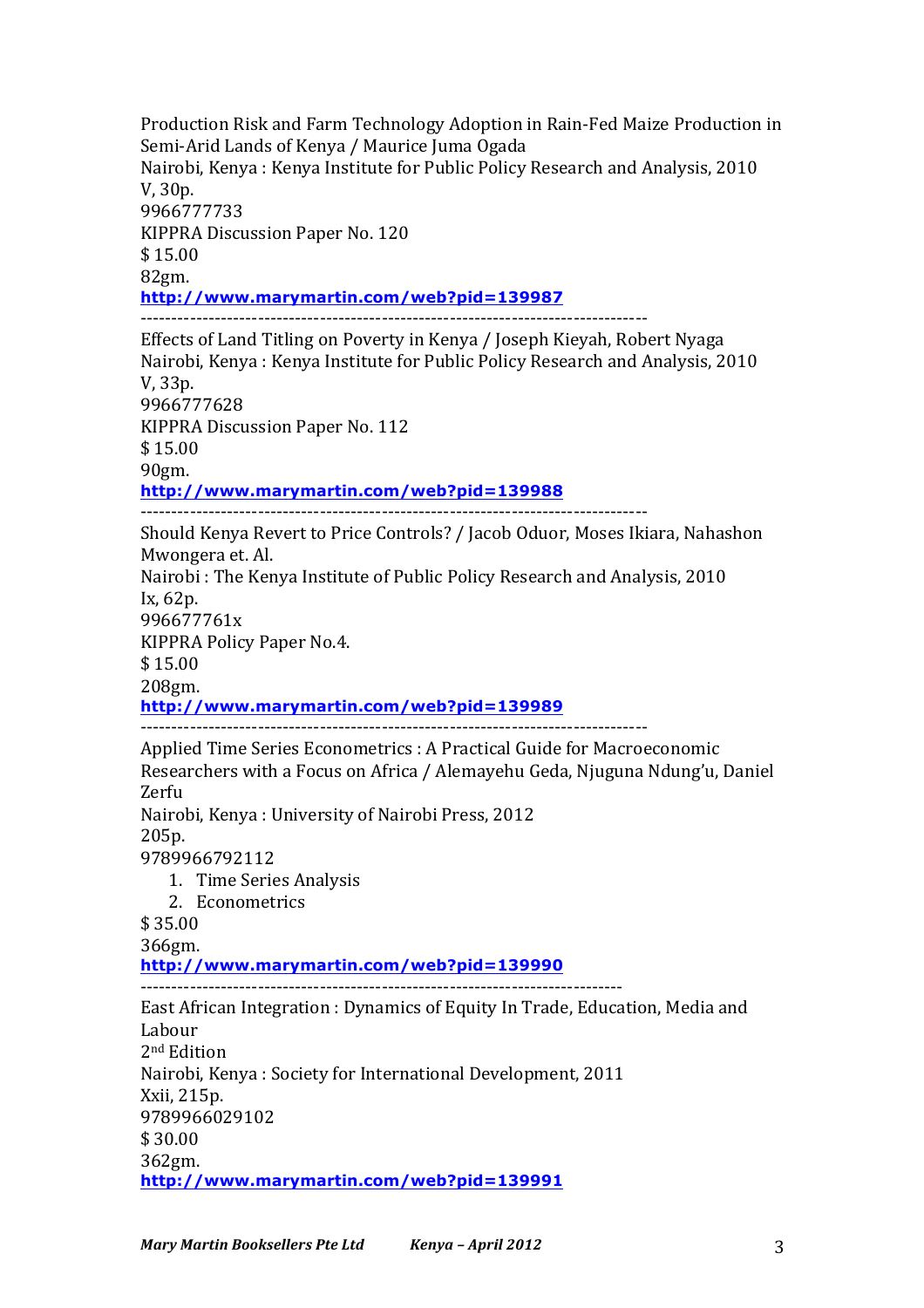---------------------------------------------------------------------------

#### **History**

Pride in Knowledge : A Kenyan Experience / Charles Wachunnah Oloo Orero Nairobi, Kenya : Charles Wachunnah Oloo Orero, 2011 Viii, 232p. 9789966210234 \$ 39.50 320gm. **http://www.marymartin.com/web?pid=139996** ------------------------------------------------------------------------------ From Bush to Bush: Journey to Liberty in South Sudan / Steven Wondu Nairobi, Kenya : Kenway Publications, 2011 Xii, 259p. 9789966257949 \$ 40.00 / PB 356p. **http://www.marymartin.com/web?pid=140029** Walking in Kenyatta Struggles : My Story / Duncan Ndegwa 2nd Ed. Nairobi, Kenya : Kenya Leadership Institute, 2011 Xix, 664p. 9966710523  $$60.00$ 876gm. **http://www.marymartin.com/web?pid=139997** ------------------------------------------------------------------------------ Bitter Sugar: The Bitter Sweet livelihoods of sugarcane farmers in Western Kenya Nairobi, Kenya : Kenya Human Rights Commission, 2011 1 DVD \$ 40.00 84gm. **http://www.marymartin.com/web?pid=139998** --------------------------------------------------------------------- The Co-operative Movement in Kenya : Challenges and Opportunities / Silas K. Kobia Nairobi, Kenya : Lukiko Consulting Trust, 2011 Xiii, 195p. 9966210199  $$40.00$ 348gm. **http://www.marymartin.com/web?pid=139999**  $-$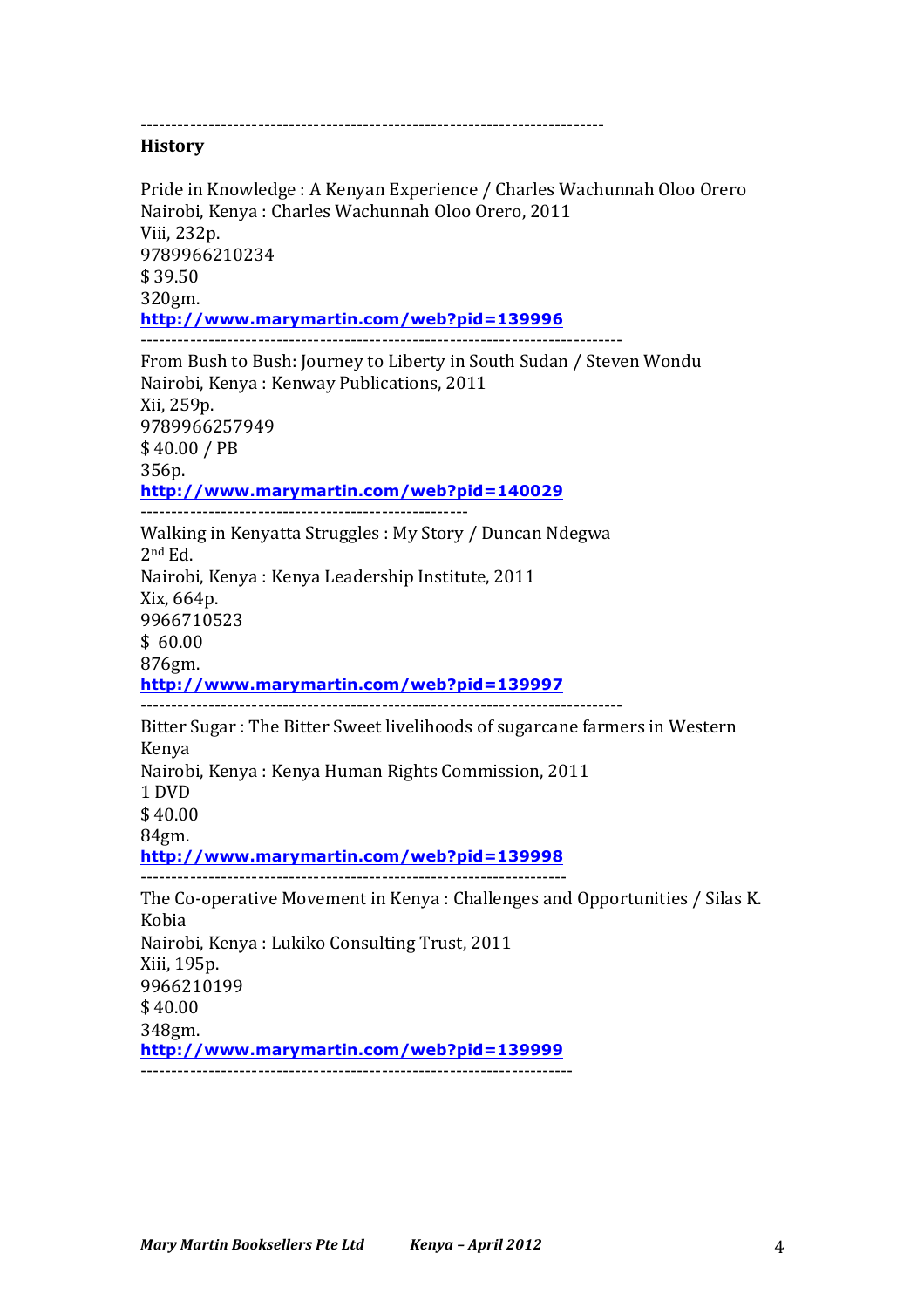24 Nairobi: An Exploration of a City by Photographers and Writers /(Eds) Nick Ysenburg, Guillaume Bonn Nairobi, Kenya: Kwani Trust, 2011 194p. 9966739209 \$ 80.00 692gm. **http://www.marymartin.com/web?pid=140000** -------------------------------------------------------------------------------

Historical Reflections on Kenya : Intellectual Adventurism, Politics & International Relations / Macharia Munene Nairobi, Kenya : University of Nairobi Press, 2012 225p. 9789966792136

- 1. Kenya History
	- 2. Kenya Intellectual Life
	- 3. Kenya Colonization

\$ 39.50

418gm.

**http://www.marymartin.com/web?pid=140001**

-----------------------------------------------------------------------------------

### **Law**

Kenya Law Review : Volume II (2008-2010) Nairobi, Kenya : National Council for Law Reporting, 2011 Viii, 396p. 9966821333  $$180.00$ 690gm. **http://www.marymartin.com/web?pid=140002** -------------------------------------------------------------------- The Outlawed Amongst Us : A Study of the LGBTI Community's Search for Equality and Non-Discrimination in Kenya Nairobi, Kenya : Kenya Human Rights Commission, 2011 Vi, 55p. 9966941754 \$ 18.00 180gm. **http://www.marymartin.com/web?pid=131609** ----------------------------------------------------------------------------------- Gains and Gaps: A Status Report on IDPs in Kenya 2008-2010 Nairobi: The Kenya Human Rights Commission, 2011 Ix, 58p. 9966941746 \$ 18.00 196gm. **http://www.marymartin.com/web?pid=131610** -------------------------------------------------------------------------------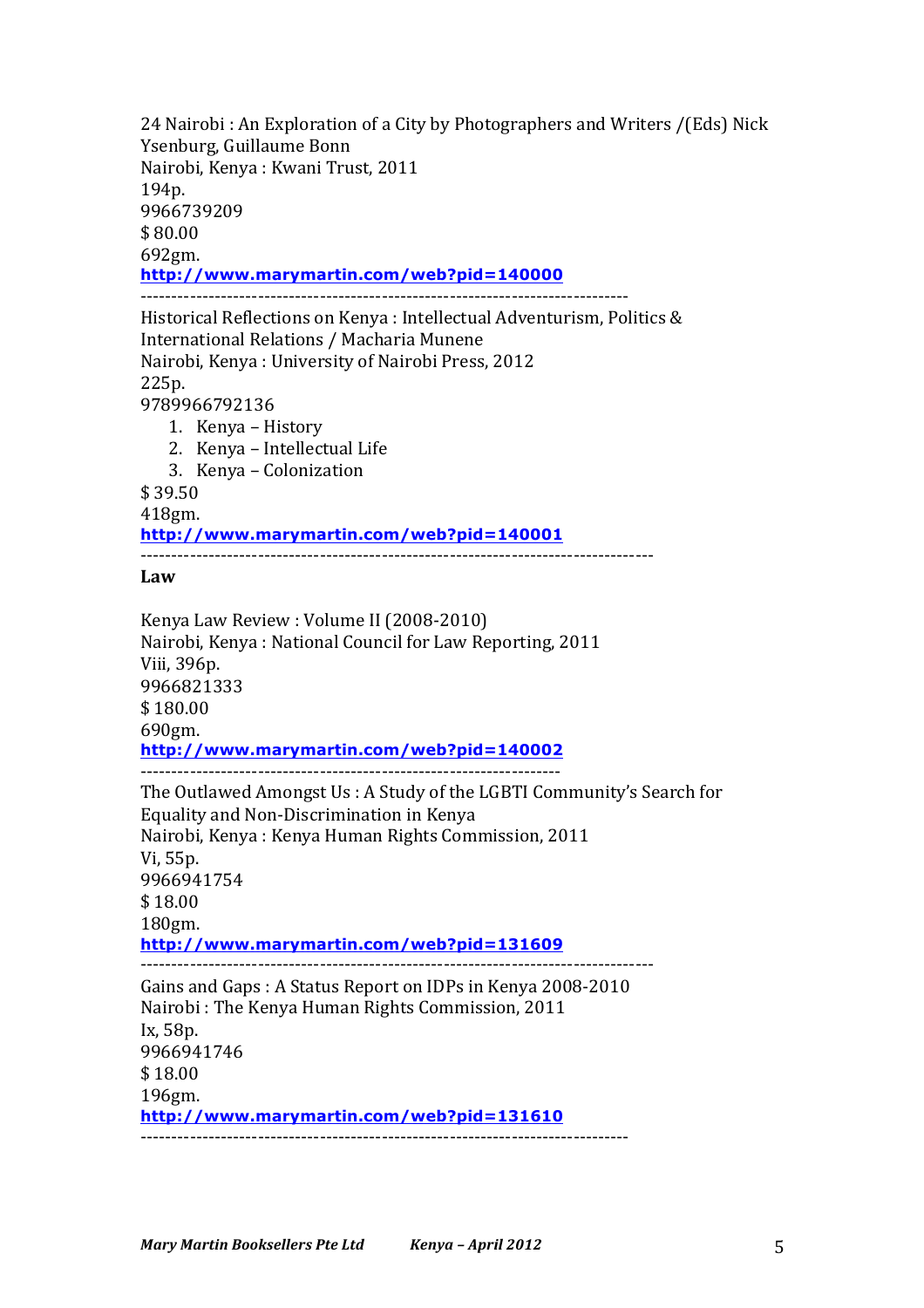Ethics of Human Rights : The African Contribution / Richard N. Rwiza Nairobi, Kenya: CUEA Press, The Catholic University of East Africa, 2010 Xvii, 284p. 9966015078 \$ 39.50 346gm. **http://www.marymartin.com/web?pid=140003** --------------------------------------------------------------------------------- Justice Delayed ... A Status Report on Historical Injustices in Kenya Nairobi, Kenya : Kenya Human Rights Commission, 2011 Vii, 24p. 9966941762 \$ 15.00 98gm. **http://www.marymartin.com/web?pid=131606** ----------------------------------------------------------------------------------- The Bench Bulletin Issue 18 : January – March 2012 Nairobi, Kenya : National Council for Law Reporting, 2012  $1v$  $$15.00$ 420gm. **http://www.marymartin.com/web?pid=140004** ------------------------------------------------------------ The Bench Bulletin Issue 17 : October - December 2011 Nairobi, Kenya : National Council for Law Reporting, 2012  $1v<sub>l</sub>$ \$ 15.00 420gm. **http://www.marymartin.com/web?pid=140005** ------------------------------------------------------------ Restructuring the Provincial Administration : An Insider's View / Obuya Bagaka Nairobi, Kenya : Society for International Development, 2011 Viii, 20p. 9789966029003 Constitution Working Paper Series No.3. \$ 12.00 134gm. **http://www.marymartin.com/web?pid=140006** -------------------------------------------------------------------- Devolution in Kenya's new Constitution / Othieno Nyanjom Nairobi, Kenya : Society for International Development, 2011 Ix, 35p. 9789966029034 Constitution Working Paper Series No.4 \$ 12.00 190gm. **http://www.marymartin.com/web?pid=140007**

---------------------------------------------------------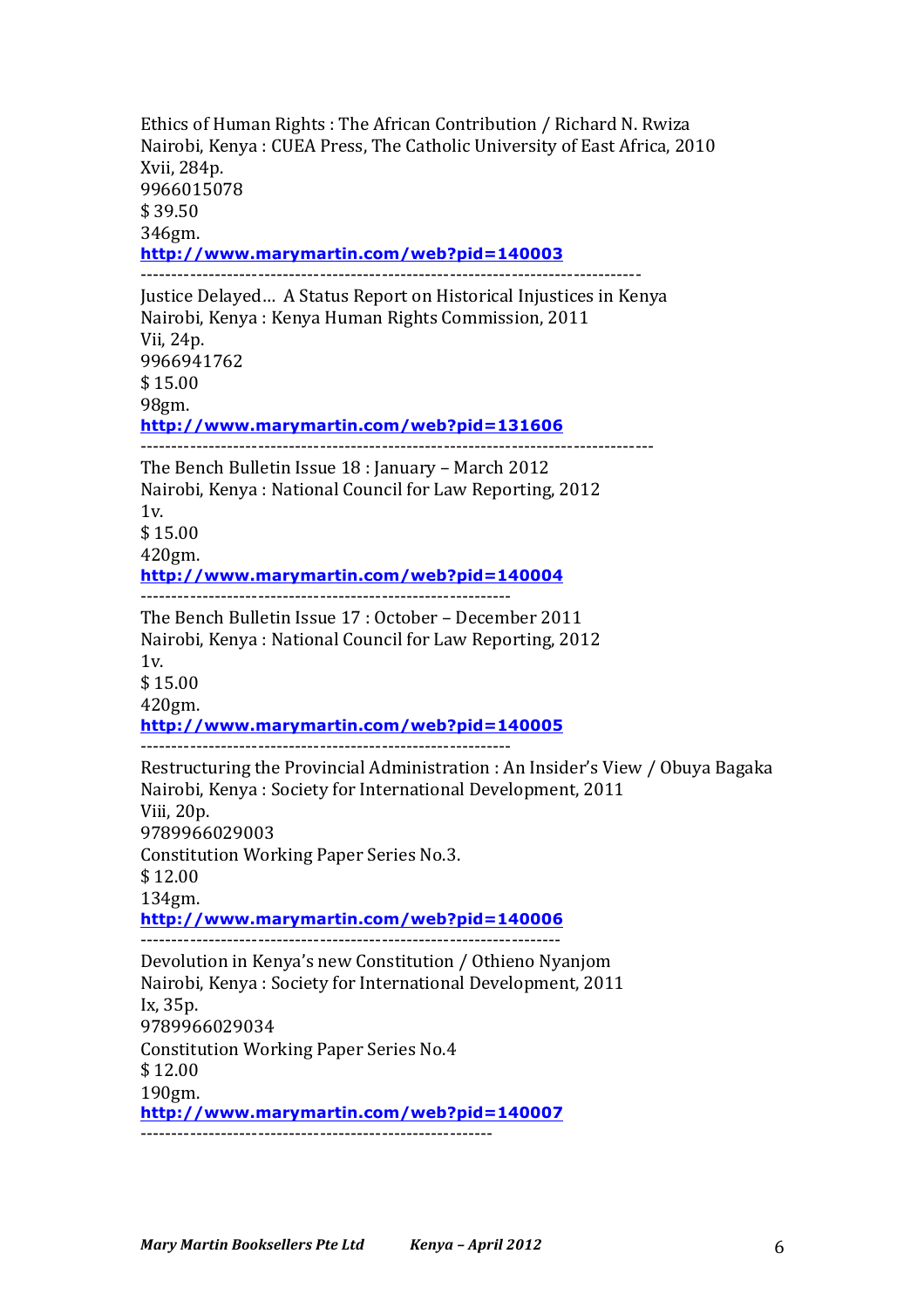Public Finance under Kenya's new Constitution / Njeru Kirira Nairobi, Kenya : Society for International Development, 2011 Viii, 40p. 9789966029041 Constitution Working Paper Series No.5 \$ 12.00 206gm. **http://www.marymartin.com/web?pid=140008** --------------------------------------------------------- Elections, Representations and the New Constitution Nairobi, Kenya : Society for International Development, 2011 Viii, 16p. 9789966029010 Constitution Working Paper Series No.7 \$ 12.00 120gm. **http://www.marymartin.com/web?pid=140009** --------------------------------------------------------- Public land, Historical land Injustices and the new Constitution / Paul Syagga Nairobi, Kenya : Society for International Development, 2011 Ix, 31p. 9789966029089  $$12.00$ 178gm. **http://www.marymartin.com/web?pid=140010** --------------------------------------------------------- Laws of Kenya Grey Book (Updated to 2010) Nairobi, Kenya : National Council for Law Reporting, 2010 \$240.00 (Updates Available for further years) **http://www.marymartin.com/web?pid=140030** -------------------------------------------------------------------------------- Kenya Law Reports 2010 Nairobi, Kenya : National Council for Law Reporting, 2011  $$195.00$ **http://www.marymartin.com/web?pid=140031** ------------------------------------------------------------------------------- Kenya Law Reports 2009 Nairobi, Kenya : National Council for Law Reporting, 2010 \$ 195.00 **http://www.marymartin.com/web?pid=140032** ------------------------------------------------------------------------------- Kenya Law Reports 2008 Nairobi, Kenya : National Council for Law Reporting, 2009  $$195.00$ **http://www.marymartin.com/web?pid=140033**

------------------------------------------------------------------------------- Laws of Kenya: Commercial Law Vol 1 Nairobi, Kenya : National Council for Law Reporting, 2010 \$ 270.00 **http://www.marymartin.com/web?pid=140034**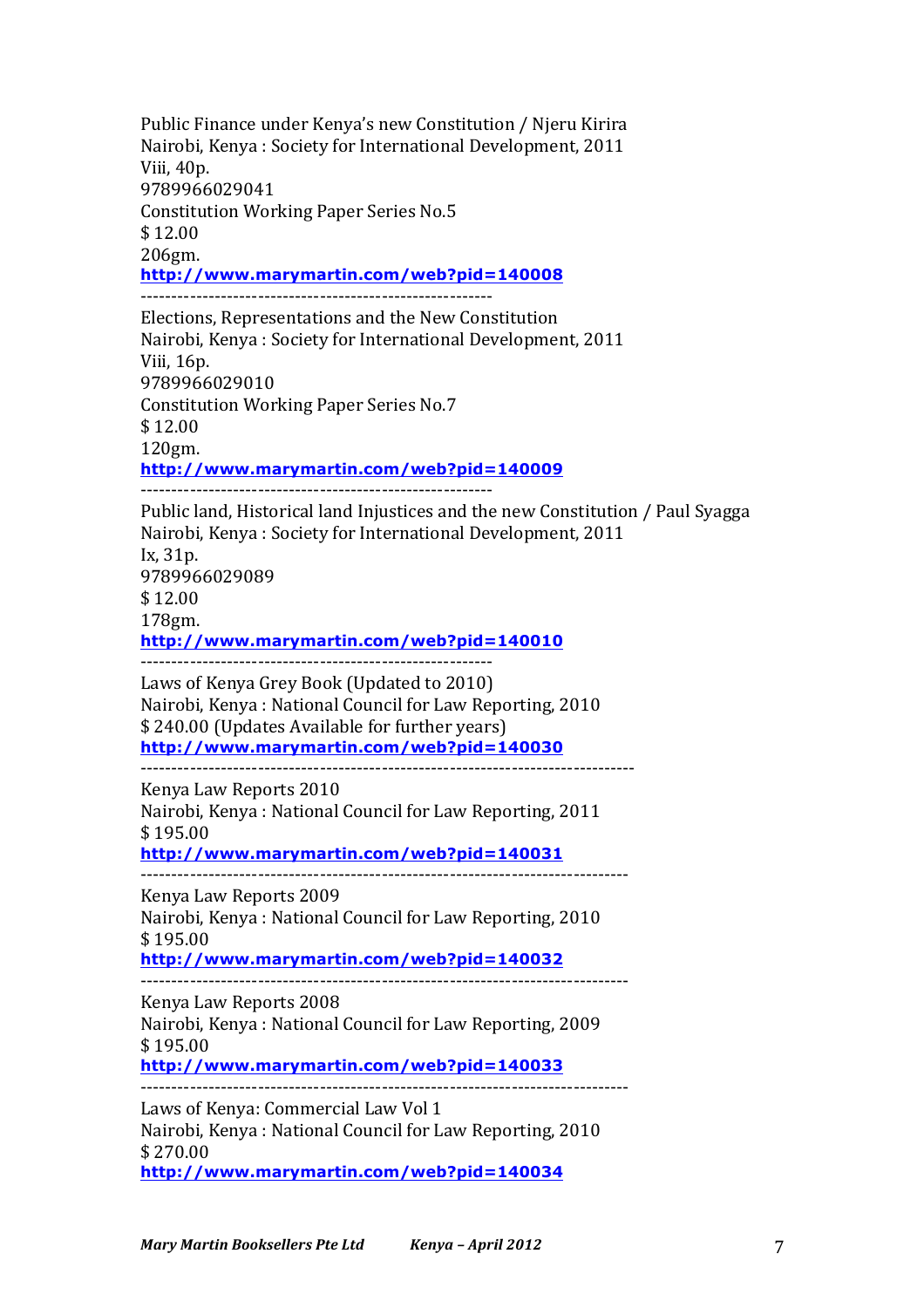-------------------------------------------------------------------------------- Laws of Kenya: Commercial Law Vol 2 Nairobi, Kenya : National Council for Law Reporting, 2010 \$ 270.00 **http://www.marymartin.com/web?pid=140035** -------------------------------------------------------------------------------- Kenya Law Reports (Election Petitions) Vol 1 Nairobi, Kenya : National Council for Law Reporting, 2010 \$ 195.00 **http://www.marymartin.com/web?pid=140036** ------------------------------------------------------------------------------- Kenya Law Reports (Election Petitions) Vol 2 Nairobi, Kenya : National Council for Law Reporting, 2010 \$ 195.00 **http://www.marymartin.com/web?pid=140037** ------------------------------------------------------------------------------- Kenya Law Reports (Election Petitions) Vol 3 Nairobi, Kenya : National Council for Law Reporting, 2010 \$ 195.00 **http://www.marymartin.com/web?pid=140038** ------------------------------------------------------------------------------- Kenya Gazette 2010 - Bound Volume Nairobi, Kenya : Government Printer, 2011 \$ 395.00 **http://www.marymartin.com/web?pid=140039** ------------------------------------------------------------------------------- Kenya Gazette Supplements - Acts 2011 - Bounded Nairobi, Kenya: Government Printer, 2011 \$ 250.00 **http://www.marymartin.com/web?pid=140040** ------------------------------------------------------------------------------- Kenya Gazette Supplements - Acts 2010 - Bounded Nairobi, Kenya: Government Printer, 2010 \$ 250.00 **http://www.marymartin.com/web?pid=140041** ------------------------------------------------------------------------------- Kenya Gazette Supplements - Acts 2009 - Bounded Nairobi, Kenya : Government Printer, 2009 \$ 250.00 **http://www.marymartin.com/web?pid=140042** ------------------------------------------------------------------------------- **Literature** High Flier and other Stories / Jairus Omuteche (Ed) Nairobi, Kenya : East African Educational Publishers Ltd., 2011 Xvi, 164p. 9789966258045

**http://www.marymartin.com/web?pid=140043**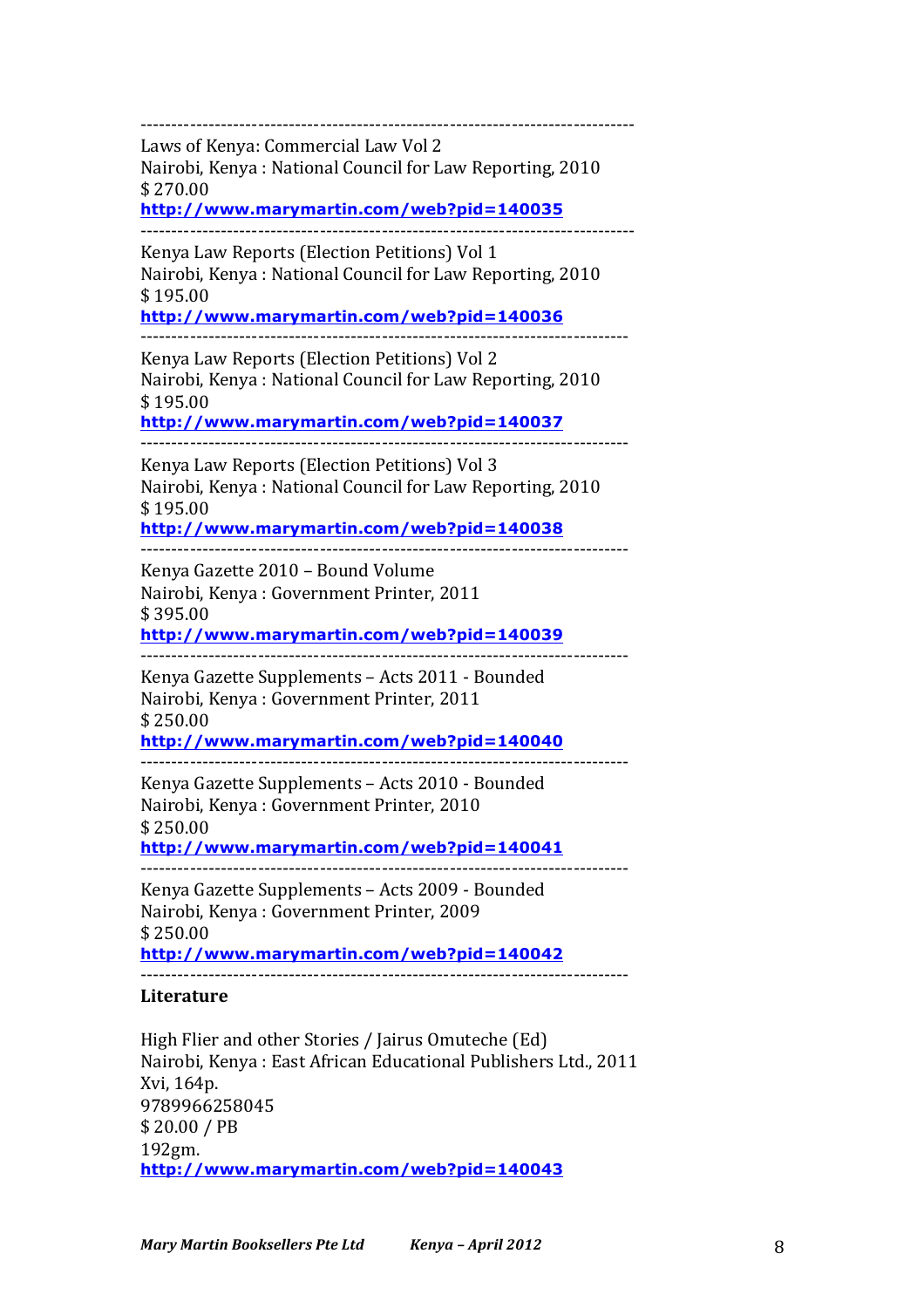-----------------------------------------------------------------------------

The Stone Hills of Maragoli / Stanley Gazemba Nairobi, Kenya: Kwani Trust, 2010 263p. 9789966739278 Kwani? Series  $$26.00$ 260gm. **http://www.marymartin.com/web?pid=124885** -------------------------------------------------------------------------------

Kwani? African Fiction Omnibus Reprint Nairobi, Kenya: Kwani Trust, 2011 9789966739262 529p. \$ 35.00 634p. **http://www.marymartin.com/web?pid=140011**

-------------------------------------------------------------------------------

## **Official Publications**

Communications Strategy 2011-2015 : Driving the Vision for Success Nairobi, Kenya : Ministry of State for Planning, National Development and Vision 2030, 2011 80p. \$ 16.00 290gm. **http://www.marymartin.com/web?pid=140012** ----------------------------------------------------------------------------------- Strategic Plan 2008/9 - 2012/3 Nairobi, Kenya : Ministry of State for Planning, National Development and Vision 2030, 2009 Vii, 57p. \$ 18.00 140gm. **http://www.marymartin.com/web?pid=125001** ----------------------------------------------------------------------------------- First Medium Term Plan (2008-2012) Nairobi, Kenya : Ministry of State for Planning, National Development and Vision 2030, 2009 Xi, 200p. \$ 25.00 366gm. **http://www.marymartin.com/web?pid=125015**  $-$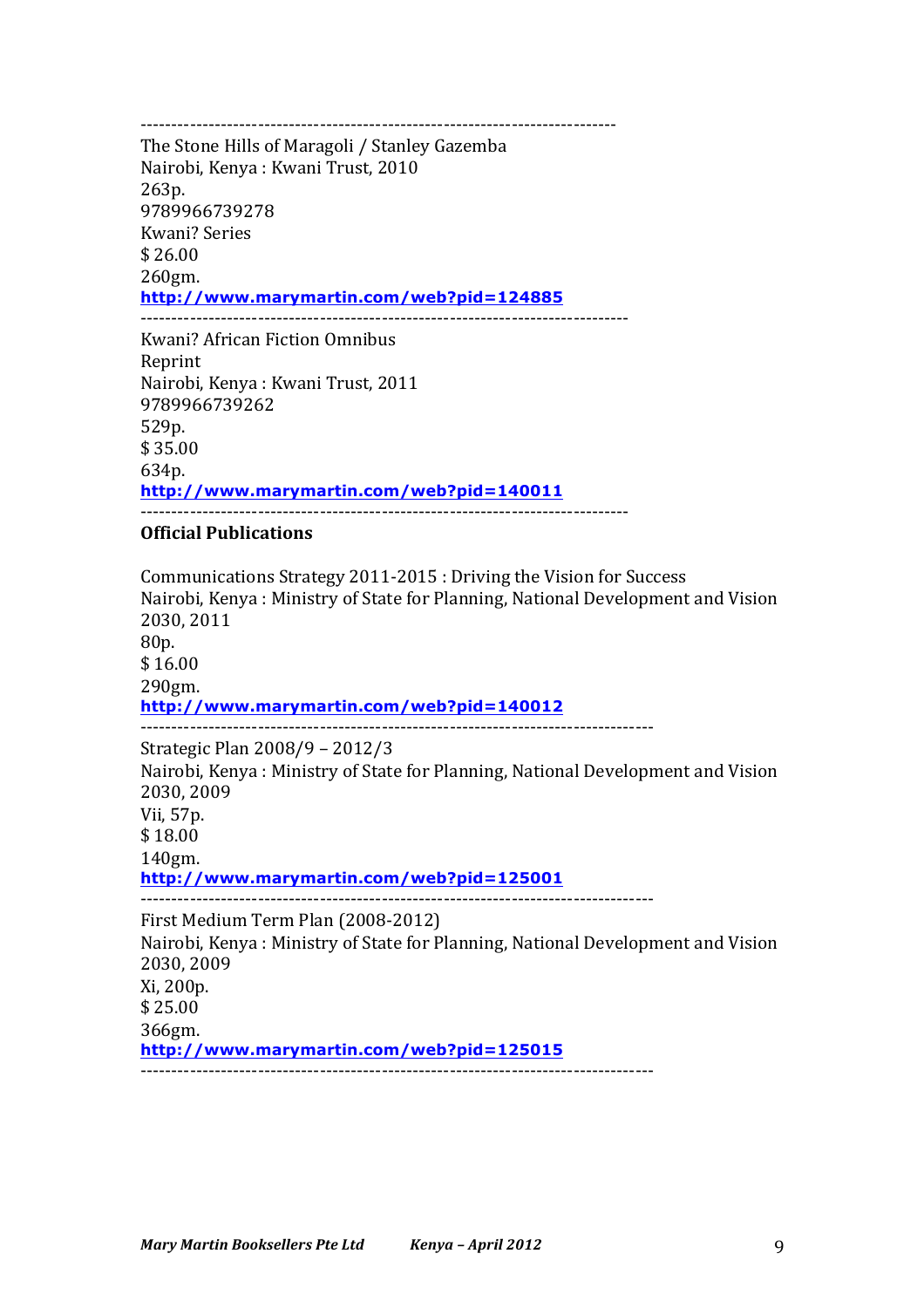Mid Term Review (MTR) : Summary Report : GOK-UNICEF Country Programme Action Plan 2009-2013 Nairobi, Kenya : Ministry of State for Planning, National Development & Vision 2030, 2011 80p. \$ 15.00 242gm. **http://www.marymartin.com/web?pid=140013** --------------------------------------------------------------------------------- Second Annual Progress Report on the Implementation of the First Medium Term Plan (2008-2012) of Kenya Vision 2030 Nairobi, Kenya : Ministry of State of Planning, National Development & Vision 2030, 2011 Xxxiv, 174p. \$ 25.00 610gm. **http://www.marymartin.com/web?pid=131639** ----------------------------------------------------------------------------- Sessional Paper No.5 of 2011 on Expanding the Enabling Environment for Sustainable Co-operative Development Nairobi, Kenya : Ministry of Co-operative Development and Marketing, 2011 Xviii, 129p. \$ 25.00 242gm. **http://www.marymartin.com/web?pid=140014** -------------------------------------------------------------------------------- Kenya Facts and Figures 2011 Nairobi, Kenya : Kenya National Bureau of Statistics, 2012 Iii,81p. \$ 12.00 82gm. **http://www.marymartin.com/web?pid=140015** ----------------------------------------------------------------------- First Annual Progress Report on the Implementation of the First Medium Term Plan (2008-2012) of Kenya Vision 2030 Nairobi, Kenya : Ministry of State for Planning, National Development and Vision 2030, 2010 Xvii, 170p. \$ 32.00 566gm. **http://www.marymartin.com/web?pid=124994** ----------------------------------------------------------------------- Statistical Abstract 2011 [Kenya] Nairobi, Kenya : Kenya National Bureau of Statistics, 2012 Xxii,304p. 9966767274 \$ 70.00 800gm. **http://www.marymartin.com/web?pid=140016** -----------------------------------------------------------------------------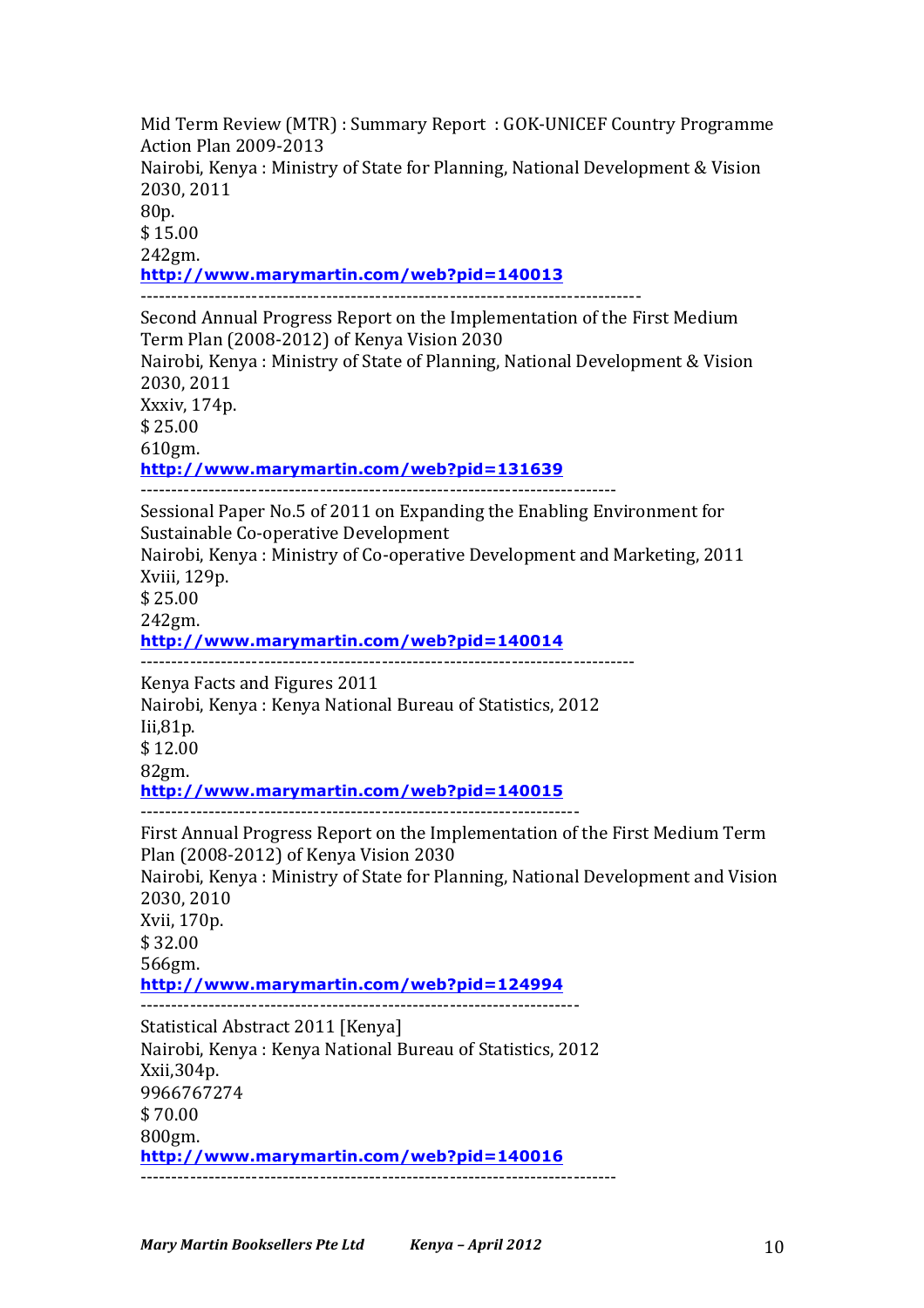Kenya : Joint UN Programme of Support on AIDS 2007-2012 Nairobi, Kenya: UNAIDS Kenya, 2007 88p. \$ 16.00 340gm. **http://www.marymartin.com/web?pid=140017** ----------------------------------------------------------------------------- Mainstreaming Gender in HIV Responses in Kenya : National Action Plan 2009/10-2012/13 : Accelerated Country Action Plan for Women, Girls, Gender Equality and HIV Nairobi, Kenya : National AIDS Control Council, 2011 Vii, 39p. \$ 12.00 220gm. **http://www.marymartin.com/web?pid=140018** ----------------------------------------------------------------------- Foreign Investment Survey 2010 Report Nairobi, Kenya : Kenya National Bureau of Statistics, 2011 X, 76p. \$ 50.00 344gm. **http://www.marymartin.com/web?pid=140019** Poverty Eradication Commission : Strategic Plan 2010-2013 Nairobi, Kenya : Poverty Eradication Commission, 2010 Vii, 37p. \$ 20.00 144gm. **http://www.marymartin.com/web?pid=140020** --------------------------------------------------------------------------- 10 Years of Fight Against Poverty (1999-2009) : A Report of the Poverty Eradication Commission 2nd Ed Nairobi, Kenya : Poverty Eradication Commission, 2009 48p. \$ 12.00 300gm. **http://www.marymartin.com/web?pid=140021** ---------------------------------------------------------------------------- Poverty Alleviation News : A Newsletter of the Poverty Eradication Commission : Vol.3. January-June 2009 Nairobi, Kenya: Poverty Eradication Commission, 2009 22p. \$ 10.00 98gm. **http://www.marymartin.com/web?pid=140022**

-----------------------------------------------------------------------------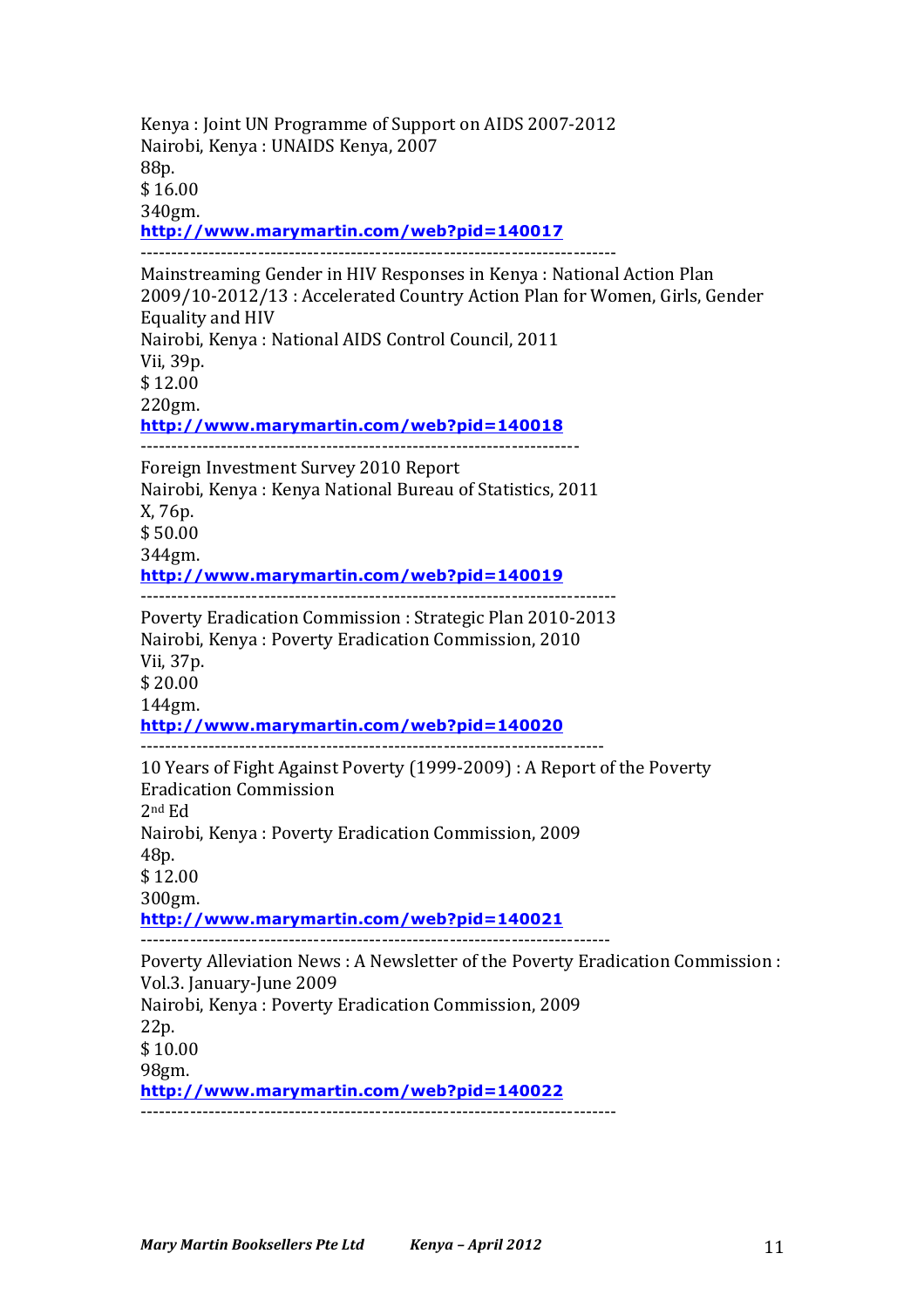Strategic Plan for the Office of the Prime Minister 2009-2012 [Kenya] Nairobi, Kenya: Office of the Prime Minister, 2009 Ix, 74p. \$ 12.00 378gm. **http://www.marymartin.com/web?pid=140023** ------------------------------------------------------------------------------- Kenya National Human Development Report 2009 : Youth and Human Development : Tapping the Untapped Resource Nairobi, Kenya : UNDP Kenya, 2010 Xii, 88p. \$ 40.00 424gm. **http://www.marymartin.com/web?pid=140024** -------------------------------------------------------------------------- The Planning Bulletin : The Official Newsletter of the Ministry of State for Planning, National Development and Vision 2030 Vol.6 No.2 – January – June 2011 Nairobi, Kenya : Ministry of State for Planning, National Development and Vision 2030, 2011 31p. \$ 10.00 60gm. **http://www.marymartin.com/web?pid=140025** ----------------------------------------------------------------------------- Maisha Newsletter : Towa Edition : Journal for National AIDS Control Council Nairobi, Kenya : National Aids Control Council, 2009? 1v.  $$12.00$ 330gm. **http://www.marymartin.com/web?pid=140026** ---------------------------------------------------------------------------- The Kenya Institute for Public Policy Research and Analysis : Annual Report 2009-2010 Nairobi, Kenya : Kenya Institute for Public Policy Research and Analysis(KIPPRA), 2010 73p. \$ 12.00 252gm. **http://www.marymartin.com/web?pid=140027**